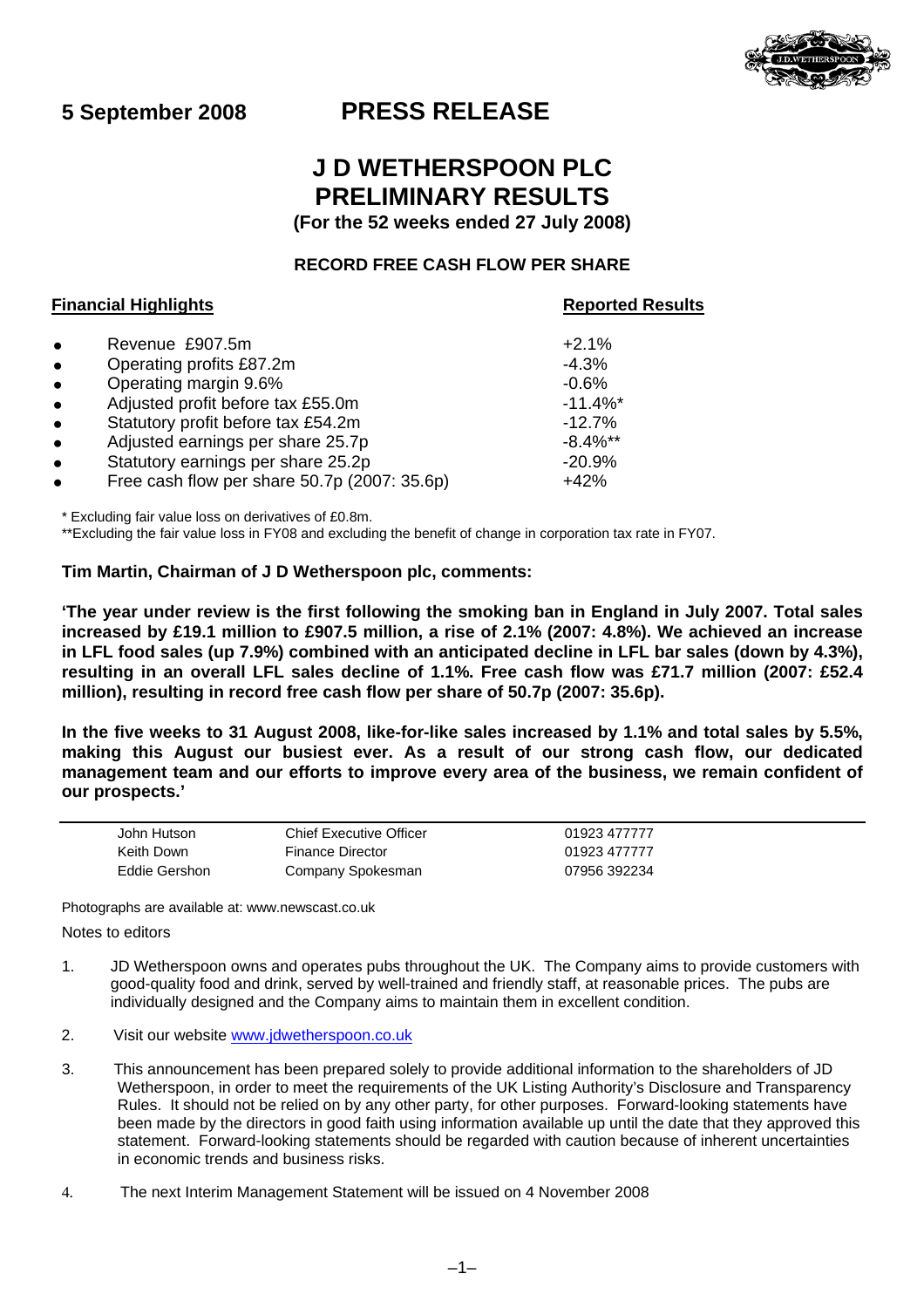### **CHAIRMAN'S STATEMENT AND OPERATING REVIEW**

The year under review is the first following the smoking ban in England in July 2007. Total sales increased by £19.1 million to £907.5 million, a rise of 2.1% (2007: 4.8%). We achieved an increase in LFL food sales (up 7.9%) combined with an anticipated decline in LFL bar sales (down by 4.3%), resulting in an overall LFL sales decline of 1.1%. Including those bar purchases made in association with table meals, diners now account for approximately two-thirds of sales.

A consequence of this shift in sales towards food was a slight decline in operating margin, from 10.3% in the previous year to 9.6%, resulting from food margins being lower than bar margins and higher labour costs. Operating profit decreased by 4.3% to £87.2 million (2007: £91.1m). Profit before tax (excluding a non-cash 'mark to market' loss, in respect of interest rate swaps of £0.8m) decreased by 11.4% to £55.0 million (2007: £62.0m). Earnings per share decreased by 8.4% to 25.7p (2007: 28.1p), excluding the 'mark to market' loss and the benefit resulting from the change in corporation tax rates last year.

Net interest was covered 2.7 times (2007: 3.1 times) by operating profit. Free cash flow, after payments of tax, interest, share purchases under the company's share plans and capital investment of £12.3 million in existing pubs (2007: £24.0m), was £71.7 million (2007: £52.4m), resulting in record free cash flow per share of 50.7p (2007: 35.6p). Capital expenditure in the year under review was lower, since the previous year saw higher investment in gardens and kitchens in anticipation of the smoking ban. In addition, the working capital movement improved by £10 million in the year.

During the year the company financed cash dividend payments of £17.4 million, share buybacks of £12.0 million and expenditure of £48.6 million on new pubs and site acquisitions, with net borrowings increasing slightly by £5.8 million to £439.6 million (2007:£433.8m).

#### **Property**

The company opened 23 pubs during the year, compared with 18 in the previous year, resulting in a total estate of 694. We currently intend to open around 30 pubs in the year ending July 2009 and anticipate having sufficient properties in the course of acquisition and development to be able to continue this rate of expansion in future.

Property prices and rent-review settlements appear to have declined significantly in the course of the year. These reasonable property prices will clearly create opportunities for profitable investment by Wetherspoon in the future.

#### **Dividends, return of capital**

The board proposes, subject to shareholders' consent, to pay a final dividend of 7.6p per share, on 21 November 2008, to those shareholders on the register on 24 October 2008, giving an unchanged total dividend for the year of 12.0p per share. Dividend cover is 2.1 times (2007:2.3 times).

During the year 3,835,000 shares (representing approximately 2.7% of the issued share capital) were purchased by the company for cancellation, at a cost of £12.0 million, representing an average cost per share of 314p.

#### **Taxation**

The overall tax charge for the year is 34.4% (2007: 33.3% comparable basis adjusted for change in the deferred tax rate from 30% to 28%). The increase is largely due to a reduced tax credit from employee share schemes.

#### **Finance**

The company had £82.6 million (2007: £88.4m) of unutilised banking facilities and cash balances as at 27 July 2008 , with total facilities of £522.2 million (2007: £522.2m). The year's capital expenditure on new pub developments was more than covered by free cash flow. The company remains in a sound financial position.

#### **Further progress**

As indicated in previous years, our approach is to try to make lots of small improvements in diverse areas of the business, creating momentum in the services and facilities offered to customers, as well as sales and financial momentum for the company.

In the area of real ale, we stock over 600 guest beers throughout the year, from breweries across the UK, Ireland and other countries. We are in the course of training more than 1,500 staff, in association with local breweries and Cask Marque, in order to continue sales growth in this area. Currently, 131 of our pubs are recommended in the CAMRA Good Beer Guide 2007 - more pubs, and a higher percentage of the estate, than any other substantial company. We ran the biggest real-ale festival in the world during April 2008, selling 2.5 million pints over 18 days an increase in LFL volumes of over 7%, compared with the same festival in 2007.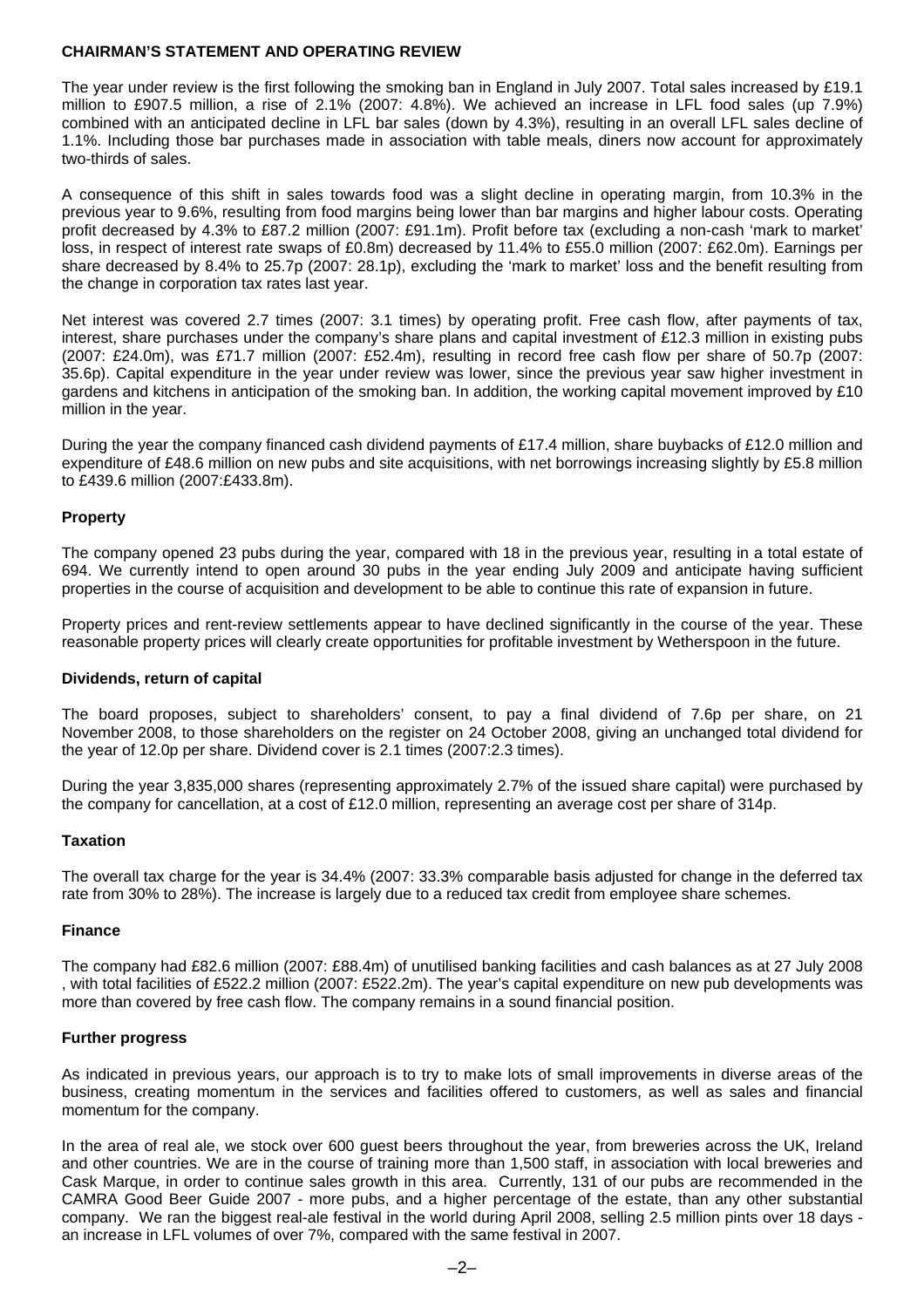We also ran a wine festival during May and June, selling over 495,000 equivalent bottles of wine - an increase of 20% on the same period last year. During the festival, we broke the Guinness world record for the largest multiplelocation wine tasting event, with over 17,500 participants.

We introduced Coors Light, which is now our third best selling lager, and have become the largest retailer of this product in the UK. This helped return draught lager sales, adversely affected by the smoking ban, to growth in the  $4<sup>th</sup>$  quarter, demonstrating the company's capability in terms of nationwide product launches, following similar successes with Kopparberg cider, Pimm's and Lavazza coffee, for example.

Food accounted for 29% of our sales during the year, compared with 27% in the previous year, 17% 11 years ago, and 5% at flotation in 1992. Including those bar purchases made in association with table meals, diners now account for approximately two-thirds of sales. Food sales per pub, per week, for the year were £8,800 incl. VAT. (2007: £8,200). In the light of our competitive prices, we believe that we sell more meals per pub, per week, than any other substantial pub company.

Coffee and tea sales continue to increase, up 6.6% in total to average 443,000 per week. We are now the world's number-one seller of 'Tierra', Lavazza's sustainable coffee from Rainforest Alliance.

We also won Eat Out magazine's 'Menu Masters 2008 Best Kids Menu' award, recognising the work which we have carried out to increase organic and free range products on the menu.

In both food and bar sales, it remains our aim to continue to provide the highest-quality products at competitive prices, and to introduce a limited range of new brands, in association with our suppliers, in the course of future months and years.

#### **Recycling**

We continue to concentrate on recycling and believe that we recycle more than any other pub company. In 2007/08, we recycled 5,281 tonnes of waste (an increase of 4%), including 3,136 tonnes of cardboard, 1,616 tonnes of cooking oil, 95 tonnes of plastic, 19 tonnes of aluminium and 415 tonnes of paper. Pubs' recycling has exceeded 16,000 tonnes over the last four years.

Glass-recycling has been given greater emphasis; together with our partner, Biffa, we successfully recycled 5,000 tonnes in 2007/08, representing over 23% of the glass waste which we generate.

We were recognised for our efforts in recycling and received the High Street Recycling Champion award 2007 from letsrecycle.com.

#### **Government taxation and regulation**

The pub industry, in common with many businesses, has been strongly affected by increases in taxation and regulation in recent years. In the current financial year, we continue to estimate that increases in excise duty on alcoholic drinks, minimum wage related costs and increased statutory holiday entitlements will amount to £16 million. Energy increases, which clearly have an inflationary effect, receive widespread attention from economists and the media. It is interesting to note that the effects of government legislation on our business have a far greater impact, and are, therefore, more inflationary than energy increases.

#### **Licensing**

It is the company's policy to work closely with a variety of organisations, including local authorities and the police, to improve behaviour in association with pub visits. We strongly support Pubwatch, an organisation bringing together licensees and the police, which has been extremely successful in improving standards of behaviour in many town and city centres. As a company, we are also a member of National Pubwatch and The Drink Aware Trust, and support the activities of the Portman Group.

We operate the Challenge 21 policy in all of our pubs. In order to ensure effective implementation of this campaign we provide support and training to all of our staff and carry out regular audits of our performance.

#### **People**

The most important factor in successful pubs is good customer service. Wetherspoon continues to provide a comprehensive employee training system which has won many awards, over the years, from the relevant training bodies. This year our National Diploma in Leisure Retail Management Course, operated in conjunction with Nottingham Trent University, won an award as part of the National Innkeeping Training Awards and we featured in Britain's Top 100 Employers handbook, as published by The Guardian, for the fifth consecutive year.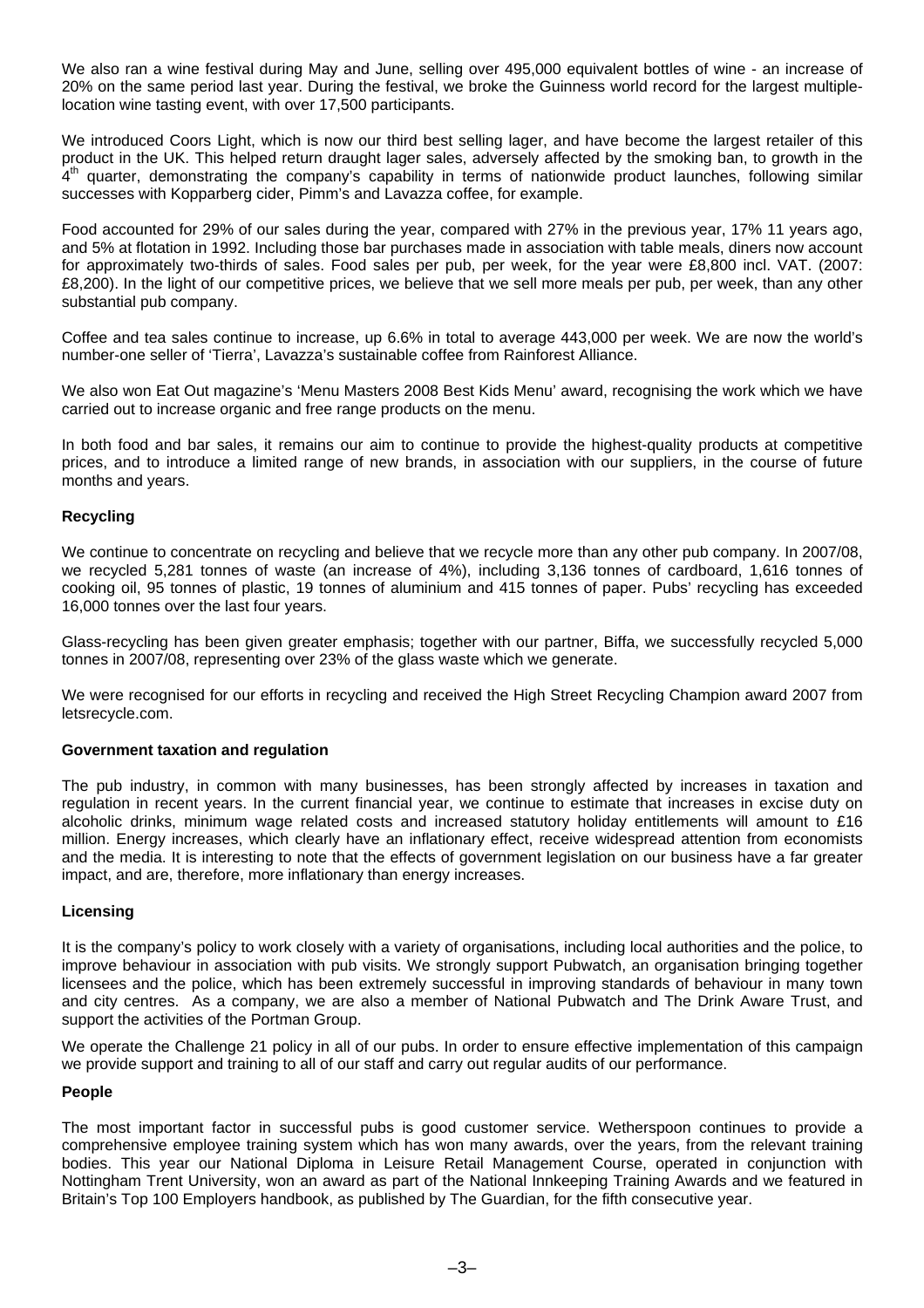We encourage internal promotion, with many pub managers starting as bar staff and many area managers being promoted from pub manager. Outstanding examples are Su Cacioppo, our personnel & legal director, having started her career as a trainee pub manager 17 years ago, and John Hutson, our chief executive, who started as an area manager around the same time.

In addition, we provide monthly bonuses for all of our pub staff, whatever their length of service in the company. In the year under review, we spent a total of £16 million on bonuses and share awards for employees.

I would like to thank our employees, partners and suppliers, once again, for their excellent work in the past year.

#### **Current trading and outlook**

In the five weeks to 31 August 2008, LFL sales increased by 1.1% and total sales by 5.5%, making this August our busiest ever.

In common with many pub and restaurant businesses, we continue to expect a considerable increase in the current year in expenditure relating to energy, food, labour and tax. We hope to offset this by improvements in every area of the business and by increases in sales. In order to achieve a similar trading performance this year we currently estimate we would need LFL sales of around 3%.

In a traumatic year for the pub industry following the smoking ban, Wetherspoon has again demonstrated that concentrating on customer service, standards, and placing emphasis on staff training and incentives, are the key ingredients to long term success, especially during a downturn in the general economy.

As a result of our strong cash flow, our dedicated management team and our efforts to improve every area of the business, we remain confident of our prospects.

**Tim Martin**  Chairman

5 September 2008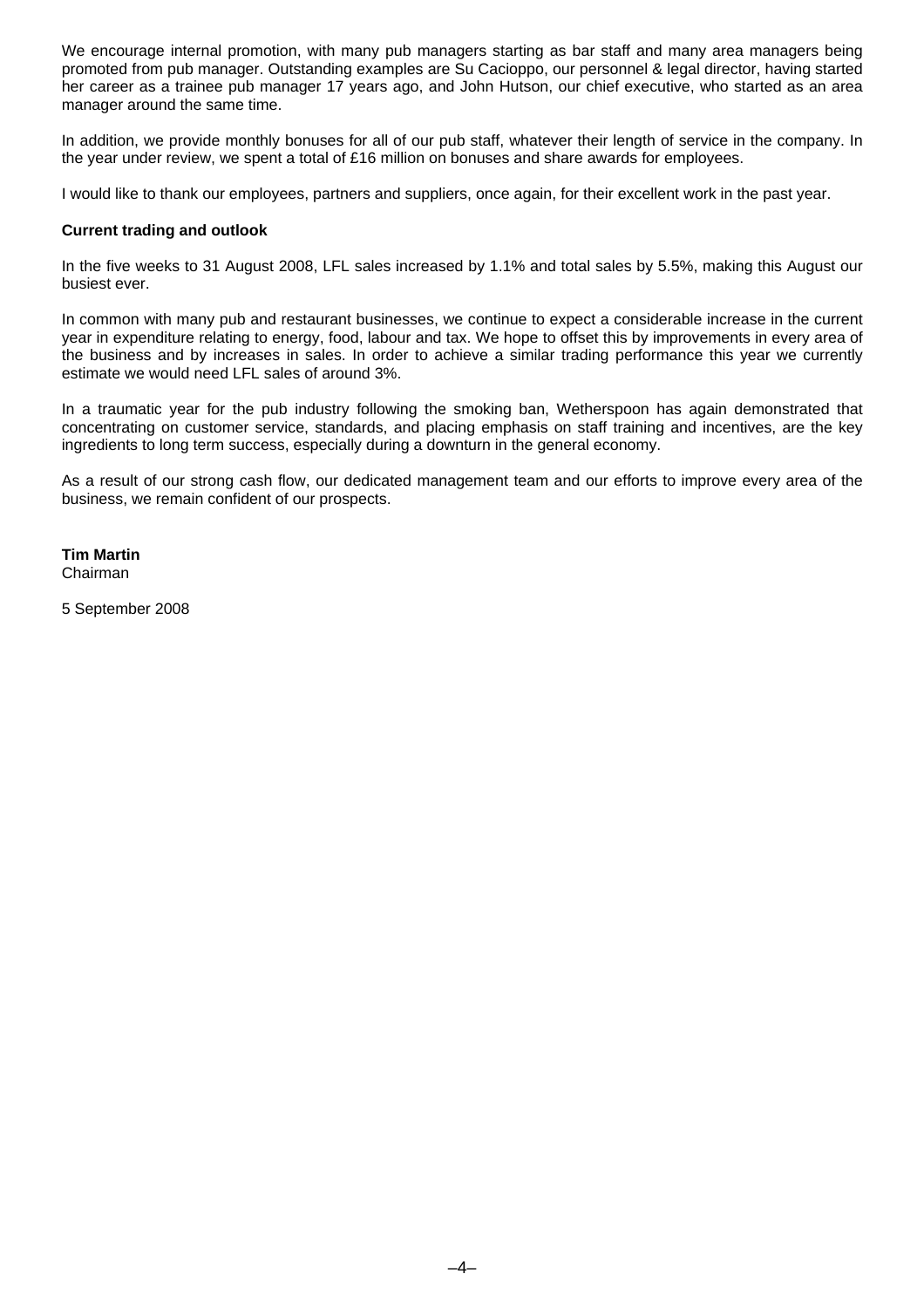|                                                                                                 | <b>Notes</b>            | 52 weeks<br>ended<br>27 July 2008 | 52 weeks<br>ended<br>29 July 2007 |
|-------------------------------------------------------------------------------------------------|-------------------------|-----------------------------------|-----------------------------------|
|                                                                                                 |                         | <b>Total</b><br>£000              | Total<br>£000                     |
| Revenue                                                                                         |                         | 907,500                           | 888,473                           |
| Operating costs                                                                                 |                         | (820,318)                         | (797,360)                         |
|                                                                                                 |                         |                                   |                                   |
| <b>Operating profit</b>                                                                         |                         | 87,182                            | 91,113                            |
| Finance income                                                                                  | $\overline{\mathbf{2}}$ | 337                               | 206                               |
| Finance costs                                                                                   | $\overline{2}$          | (32, 566)                         | (29, 295)                         |
| Fair value loss on financial derivatives                                                        | $\mathbf 2$             | (794)                             |                                   |
|                                                                                                 |                         |                                   |                                   |
| <b>Profit before tax</b>                                                                        |                         | 54,159                            | 62,024                            |
| Income tax expense                                                                              | $\mathbf 3$             | (18, 624)                         | (15,190)                          |
| Profit for the year                                                                             |                         | 35,535                            | 46,834                            |
| Earnings per share (pence)                                                                      | 4                       |                                   |                                   |
| Earnings per ordinary share                                                                     |                         | 25.2                              | 31.8                              |
| Adjusted earnings per ordinary share (excluding one-off benefit to tax<br>charge)               |                         | 25.2                              | 28.1                              |
| Fully diluted earnings per share                                                                |                         | 25.1                              | 31.6                              |
| Adjusted fully diluted earnings per ordinary share (excluding one-off<br>benefit to tax charge) |                         | 25.1                              | 27.9                              |

All activities relate to continuing operations.

**Statement of recognised income and expense** for the 52 weeks ended 27 July 2008

|                                        | <b>Notes</b> | 52 weeks<br>ended<br>27 July 2008<br>£000 | 52 weeks<br>ended<br>29 July 2007<br>£000 |
|----------------------------------------|--------------|-------------------------------------------|-------------------------------------------|
| Cash flow hedges: gain taken to equity | 8            | 1,256                                     | 5,833                                     |
| Tax on items taken directly to equity  | 3, 8         | (350)                                     | (1, 777)                                  |
| Net gain recognised directly in equity |              | 906                                       | 4,056                                     |
| Profit for the year                    |              | 35,535                                    | 46,834                                    |
| Total recognised income for the year   |              | 36,441                                    | 50,890                                    |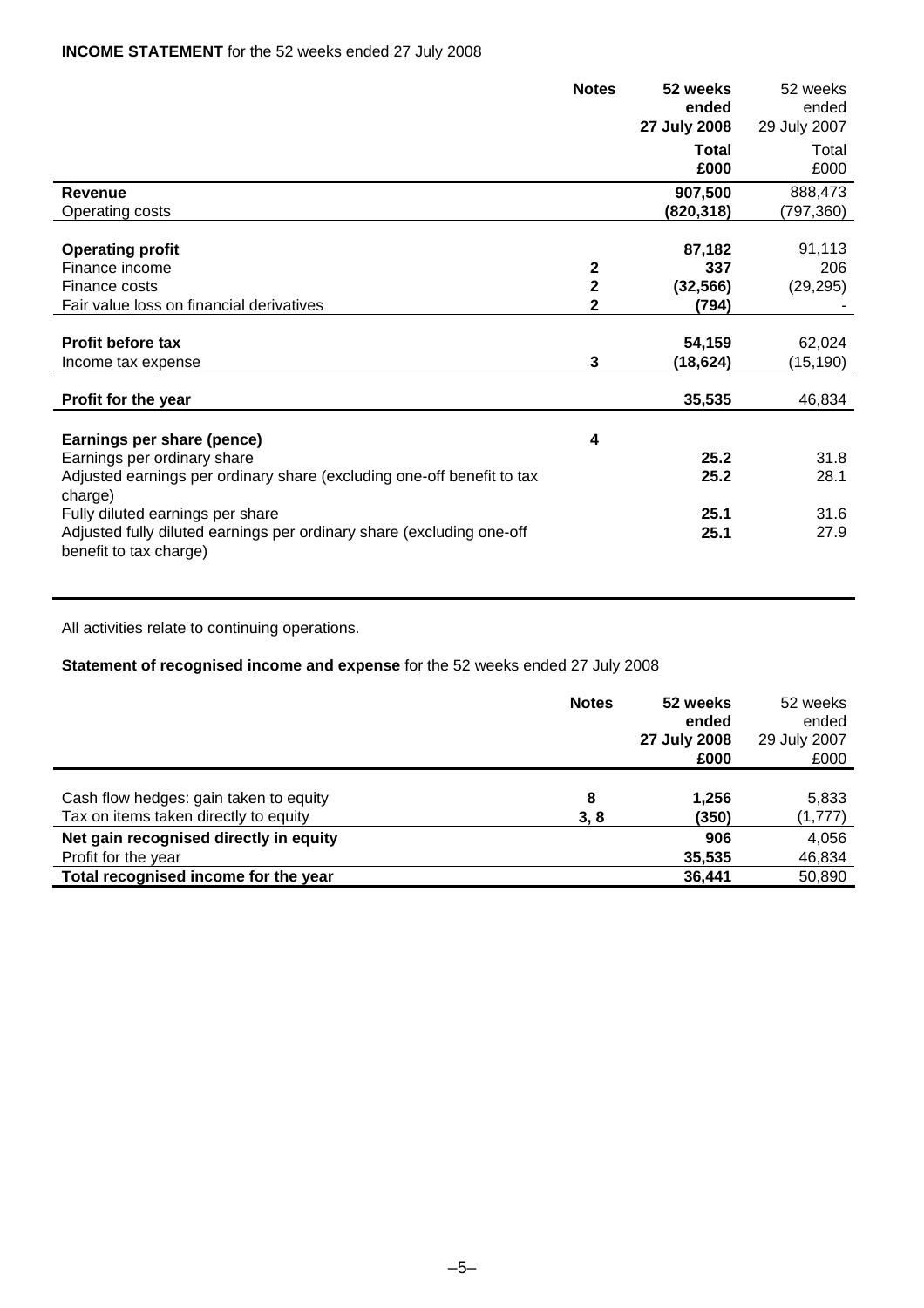# **CASH FLOW STATEMENT** for the 52 weeks ended 27 July 2008

|                                                                                                                                                            | <b>Notes</b> | 52 weeks<br>ended<br>27 July 2008<br>£000 | 52 weeks<br>ended<br>27 July 2008<br>£000 | 52 weeks<br>ended<br>29 July 2007<br>£000 | 52 weeks<br>ended<br>29 July 2007<br>£000 |
|------------------------------------------------------------------------------------------------------------------------------------------------------------|--------------|-------------------------------------------|-------------------------------------------|-------------------------------------------|-------------------------------------------|
| Cash flows from operating activities                                                                                                                       |              |                                           |                                           |                                           |                                           |
| Cash generated from operations                                                                                                                             | 5            | 134,369                                   | 134,369                                   | 124,933                                   | 124,933                                   |
| Interest received                                                                                                                                          |              | 268                                       | 268                                       | 189                                       | 189                                       |
| Interest paid                                                                                                                                              |              | (29, 488)                                 | (29, 488)                                 | (27, 610)                                 | (27, 610)                                 |
| Corporation tax paid                                                                                                                                       |              | (17, 974)                                 | (17, 974)                                 | (19, 598)                                 | (19, 598)                                 |
| Purchase of own shares for<br>share-based payments                                                                                                         |              | (3, 181)                                  | (3, 181)                                  | (1,489)                                   | (1,489)                                   |
| Net cash inflow from operating activities                                                                                                                  |              | 83,994                                    | 83,994                                    | 76,425                                    | 76,425                                    |
| <b>Cash flows from investing activities</b><br>Purchase of property, plant and equipment,<br>intangible assets and non-current assets for<br>existing pubs |              | (12, 323)                                 | (12, 323)                                 | (24, 046)                                 | (24, 046)                                 |
| Proceeds on sale of property, plant and                                                                                                                    |              | 793                                       |                                           | 4,768                                     |                                           |
| equipment<br>Investment in new pubs and pub extensions                                                                                                     |              | (48, 559)                                 |                                           | (51, 951)                                 |                                           |
| Net cash outflow from investing activities                                                                                                                 |              | (60, 089)                                 | (12, 323)                                 | (71, 229)                                 | (24, 046)                                 |
| <b>Cash flows from financing activities</b><br>Equity dividends paid<br>Proceeds from issue of ordinary shares                                             | 7            | (17, 380)<br>461                          |                                           | (10, 295)<br>5,927                        |                                           |
| Purchase of own shares                                                                                                                                     | 8            | (12, 031)                                 |                                           | (77, 015)                                 |                                           |
| Advances under bank loans                                                                                                                                  | 6            | 3,184                                     |                                           | 76,135                                    |                                           |
| Finance lease principal payments                                                                                                                           |              | (739)                                     |                                           | (1,988)                                   |                                           |
| Net cash outflow from financing activities                                                                                                                 |              | (26, 505)                                 |                                           | (7, 236)                                  |                                           |
| Net increase/(decrease) in cash and cash<br>equivalents                                                                                                    | 6            | (2,600)                                   |                                           | (2,040)                                   |                                           |
| Opening cash and cash equivalents                                                                                                                          | $\bf 6$      | 19,052                                    |                                           | 21,092                                    |                                           |
| <b>Closing cash and cash equivalents</b>                                                                                                                   | 6            | 16,452                                    |                                           | 19,052                                    |                                           |
| Free cash flow                                                                                                                                             | 4            |                                           | 71,671                                    |                                           | 52,379                                    |
| Free cash flow per ordinary share                                                                                                                          | 4            |                                           | 50.7p                                     |                                           | 35.6p                                     |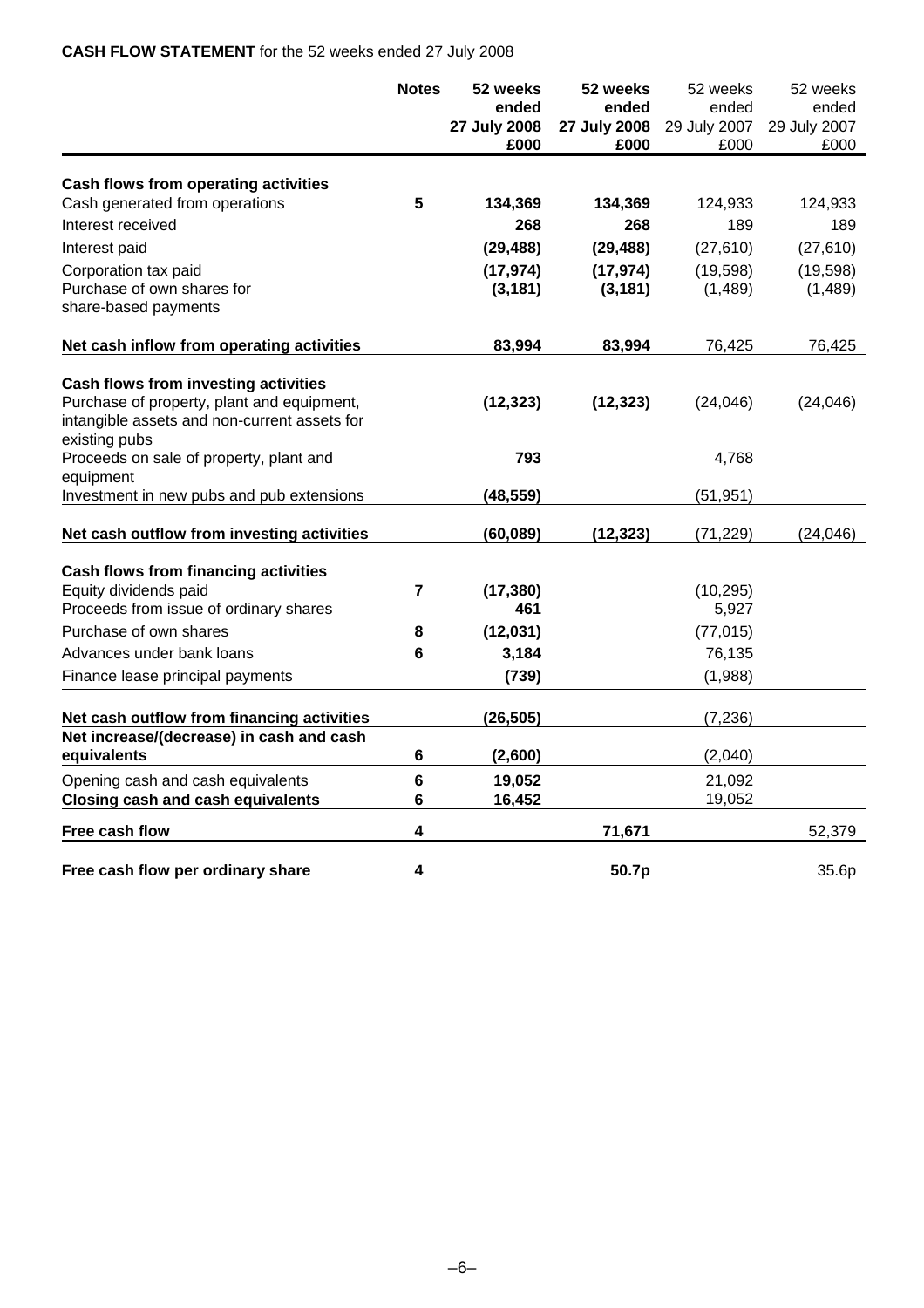|                                      | <b>Notes</b><br>27 July<br>2008 | 29 July<br>2007 |
|--------------------------------------|---------------------------------|-----------------|
|                                      | £000                            | £000            |
| <b>Assets</b>                        |                                 |                 |
| <b>Non-current assets</b>            |                                 |                 |
| Property, plant and equipment        | 792,741                         | 782,269         |
| Intangible assets                    | 4,417                           | 3,566           |
| Deferred income tax assets           | 583                             | 975             |
| Other non-current assets             | 7,276                           | 6,685           |
| <b>Total non-current assets</b>      | 805,017                         | 793,495         |
| <b>Current assets</b>                |                                 |                 |
| Inventories                          | 15,896                          | 19,029          |
| Other receivables                    | 13,489                          | 11,761          |
| Assets held for sale                 | 93                              | 848             |
| Cash and cash equivalents            | 16,452                          | 19,052          |
| <b>Total current assets</b>          | 45,930                          | 50,690          |
| <b>Total assets</b>                  | 850,947                         | 844,185         |
|                                      |                                 |                 |
| <b>Liabilities</b>                   |                                 |                 |
| <b>Current liabilities</b>           |                                 |                 |
| Trade and other payables             | (115, 379)                      | (119, 183)      |
| <b>Financial liabilities</b>         | (900)                           | (559)           |
| Current income tax liabilities       | (10, 457)                       | (9,679)         |
| <b>Total current liabilities</b>     | (126, 736)                      | (129, 421)      |
| <b>Non-current liabilities</b>       |                                 |                 |
| <b>Financial liabilities</b>         | (444, 040)                      | (440, 232)      |
| Derivative financial instruments     | (14, 692)                       | (16, 335)       |
| Deferred tax liabilities             | (79, 231)                       | (79, 400)       |
| Provisions and other liabilities     | (5,701)                         | (6, 190)        |
| <b>Total non-current liabilities</b> | (543,664)                       | (542, 157)      |
| <b>Net assets</b>                    | 180,547                         | 172,607         |
| <b>Shareholders' equity</b>          |                                 |                 |
| Ordinary shares                      | 2,775                           | 2,849           |
| Share premium account                | 141,880                         | 141,422         |
| Capital redemption reserve           | 1,646                           | 1,569           |
| Retained earnings                    | 34,246                          | 26,767          |
| Total shareholders' equity           | 8<br>180,547                    | 172,607         |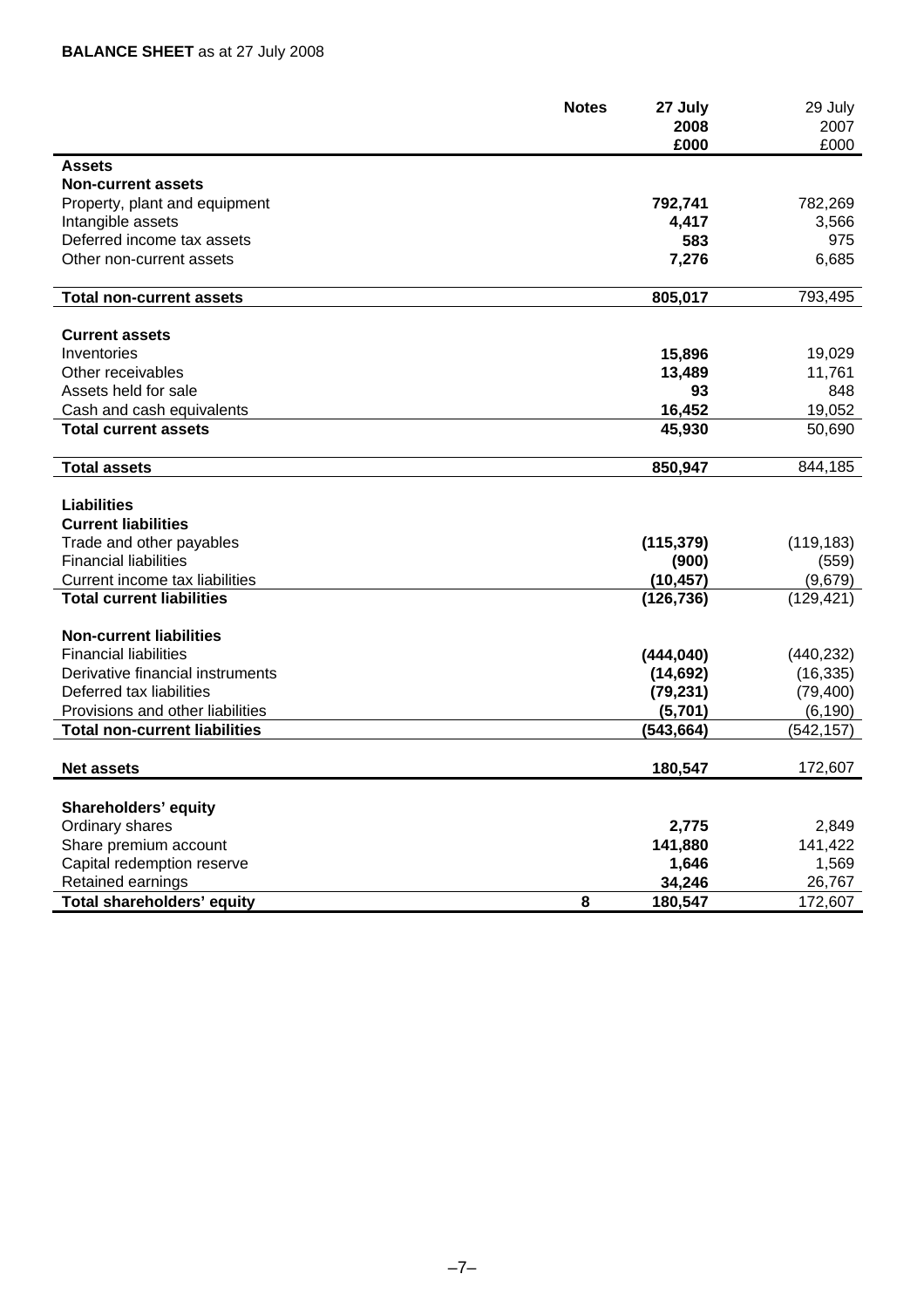## **1. Authorisation of financial statements and statement of compliance with IFRSs**

The preliminary announcement for the 52 week period ended 27 July 2008 has been prepared in accordance with International Financial Reporting Standards as adopted by the European Union. Details of the accounting policies adopted in this preliminary announcement are set out within the investors section of the Company's website, [www.jdwetherspoon.co.uk](http://www.jdwetherspoon.co.uk/).

These preliminary statements do not constitute statutory accounts within the meaning of Section 240 of the Companies Act 1985. They have, however, been extracted from the statutory accounts for the period ended 27 July 2008 on which an unqualified report has been made by the company's auditors.

The 2007 statutory accounts have been filed with Registrar of Companies. The 2008 statutory accounts will be sent to shareholders in October 2008 and will be filed with the Registrar of Companies following their adoption at the forthcoming Annual General Meeting.

#### **2. Finance income and costs**

|                                                               | 52 weeks     | 52 weeks     |
|---------------------------------------------------------------|--------------|--------------|
|                                                               | ended        | ended        |
|                                                               | 27 July 2008 | 29 July 2007 |
|                                                               | £000         | £000         |
| <b>Finance costs</b>                                          |              |              |
| Interest payable on bank loans and overdrafts                 | 25,300       | 22,685       |
| Interest payable on US senior loan notes                      | 6,704        | 6,027        |
| Amortisation of bank loan issue costs                         | 303          | 474          |
| Interest payable on obligations under finance leases          | 259          | 109          |
| Finance costs before fair value loss on financial derivatives | 32,566       | 29,295       |
| Fair value loss on financial derivatives                      | 794          |              |
| Total finance costs                                           | 33,360       | 29,295       |
| Bank interest receivable                                      | (337)        | (206)        |
| <b>Total net finance costs</b>                                | 33,023       | 29,089       |

The fair value loss on financial derivatives relates to the mark to market value of basis swap derivatives taken out during the year. Over the life of the basis swap derivatives which run from August 2008 to September 2009, the company's cumulative fair value gain/loss on this financial derivative will be £nil as it is the company's intention to hold this to maturity.

#### **3. Income tax expense**

#### **Tax charged in the income statement**

|                                                              | 52 weeks     | 52 weeks     |
|--------------------------------------------------------------|--------------|--------------|
|                                                              | ended        | ended        |
|                                                              | 27 July 2008 | 29 July 2007 |
|                                                              | £000         | £000         |
| Current income tax:                                          |              |              |
| Current income tax charge                                    | 18,752       | 18,470       |
| Total current income tax                                     | 18,752       | 18,470       |
|                                                              |              |              |
| Deferred tax:                                                |              |              |
| Origination and reversal of timing differences               | (128)        | 2,192        |
| Impact of change in UK tax rate                              |              | (5, 472)     |
|                                                              |              |              |
| Total deferred tax                                           | (128)        | (3,280)      |
|                                                              |              |              |
| Tax charge in the income statement                           | 18,624       | 15,190       |
|                                                              |              |              |
| Tax relating to items charged or credited to equity          |              |              |
| Deferred tax:                                                |              |              |
| Tax charge on cash flow hedges                               | 350          | 1,633        |
| Impact of change in UK tax rate                              |              | 144          |
| Tax charge in the statement of recognised income and expense | 350          | 1,777        |

On 1 April 2008 the UK standard rate of corporation tax changed from 30% to 28%.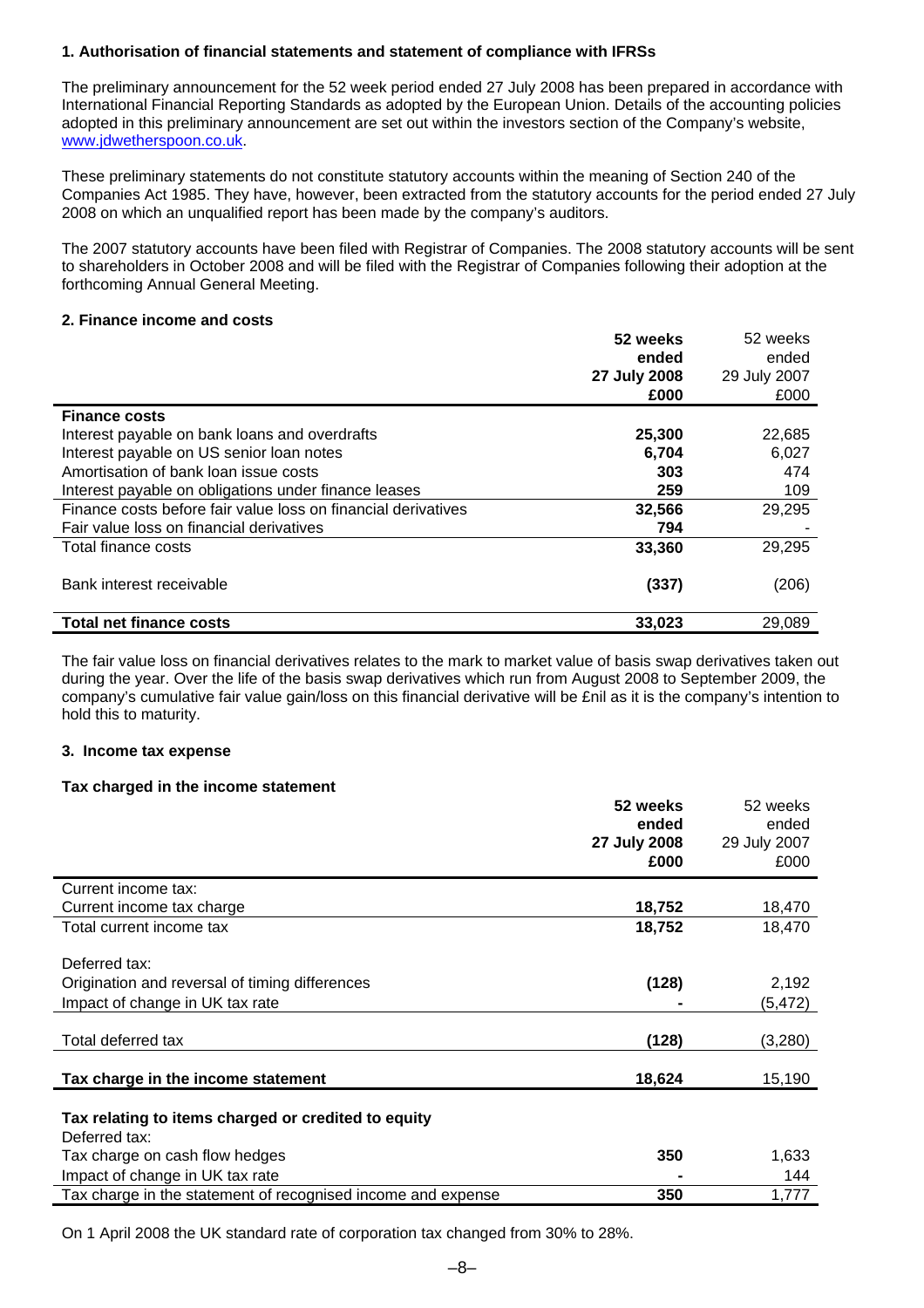# **4. Earnings and cash flow per share**

Basic earnings per share has been calculated by dividing the profit attributable to equity holders of £35,535,000 (2007: £46,834,000) by the weighted average number of shares in issue during the year of 141,247,914 (2007: 147,256,488).

Diluted earnings per share has been calculated on a similar basis, taking account of 129,049 (2007: 910,449) dilutive potential shares under option, giving a weighted average number of ordinary shares adjusted for the effect of dilution of 141,376,963 (2007: 148,166,937).

An adjusted earnings per share has also been included to reflect the impact of the deferred taxation credit arising from the corporation tax rate change.

| <b>Earnings</b><br>per share                                                            | <b>Earnings</b> | <b>Earnings</b> | <b>Basic</b><br>earnings per<br>share | <b>Basic</b><br>earnings<br>per share | <b>Diluted</b><br>earnings per<br>share | <b>Diluted</b><br>earnings per<br>share |
|-----------------------------------------------------------------------------------------|-----------------|-----------------|---------------------------------------|---------------------------------------|-----------------------------------------|-----------------------------------------|
|                                                                                         | 52 weeks        | 52 weeks        | 52 weeks                              | 52 weeks                              | 52 weeks                                | 52 weeks                                |
|                                                                                         | ended           | ended           | ended                                 | ended                                 | ended                                   | ended                                   |
|                                                                                         | 27 July 2008    | 29 July 2007    | 27 July 2008                          | 29 July 2007                          | 27 July 2008                            | 29 July 2007                            |
|                                                                                         | £000            | £000            | pence                                 | pence                                 | pence                                   | pence                                   |
| Profit for the year                                                                     | 35,535          | 46,834          | 25.2                                  | 31.8                                  | 25.1                                    | 31.6                                    |
| Adjusted profit for                                                                     | 35,535          | 41,362          | 25.2                                  | 28.1                                  | 25.1                                    | 27.9                                    |
| the year (excluding<br>one-off benefit to<br>tax charge in 2007)<br>Adjusted profit for | 36,329          | 46,834          | 25.7                                  | 31.8                                  | 25.7                                    | 31.8                                    |
| the year (excluding<br>fair value loss on<br>financial<br>derivatives)                  |                 |                 |                                       |                                       |                                         |                                         |

#### **Free cash flow per share**

The calculation of free cash flow per share is based on the net cash generated by business activities and available for investment in new pub developments and extensions to existing pubs, after funding interest, tax, all other reinvestment in pubs open at the start of the period and the purchase of own shares under the employee Share Incentive Plan ('free cash flow'). It is calculated before taking account of proceeds from property disposals, inflows and outflows of financing from outside sources and dividend payments and is based on the same number of shares in issue as that for the calculation of basic earnings per share.

## **5. Cash generated from operations**

|                                                                             | 52 weeks     | 52 weeks     |
|-----------------------------------------------------------------------------|--------------|--------------|
|                                                                             | ended        | ended        |
|                                                                             | 27 July 2008 | 29 July 2007 |
|                                                                             | £000         | £000         |
| Profit attributable to shareholders                                         | 35,535       | 46,834       |
| Adjusted for:                                                               |              |              |
| Tax                                                                         | 18,624       | 15,190       |
| Amortisation of intangible assets                                           | 1,160        | 1,044        |
| Depreciation of property, plant and equipment                               | 43,687       | 42,554       |
| Lease premium amortisation                                                  | 214          | 348          |
| Impairment of fixed assets                                                  |              | 876          |
| Net loss/(profit) on disposal on anticipated disposal of trading properties | 1,268        | (1,281)      |
| Share based payments                                                        | 3,630        | 3,014        |
| Interest income                                                             | (337)        | (206)        |
| Amortisation of bank loan issue costs                                       | 303          | 474          |
| Interest expense                                                            | 32,263       | 28,821       |
| Fair value loss on financial derivatives                                    | 794          |              |
|                                                                             | 137,141      | 137,668      |
| Change in inventories                                                       | 3,133        | (5, 341)     |
| Change in receivables                                                       | (1,665)      | (1,717)      |
| Change in payables                                                          | (4,240)      | (5,677)      |
| Net cash inflow from operating activities                                   | 134,369      | 124,933      |